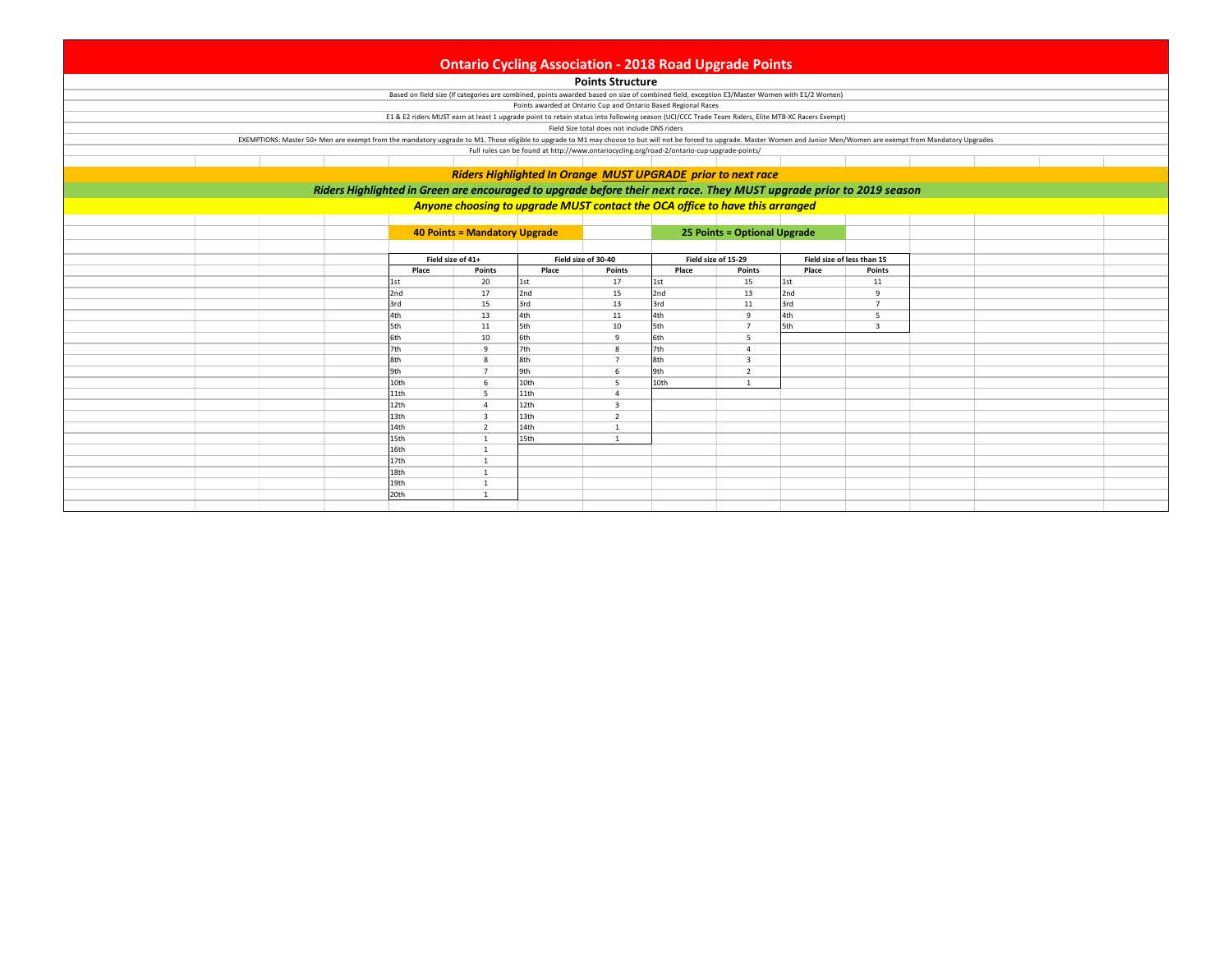| <b>Master 3 Men</b>                        |                  |                   |                                  |                         |                         |                         |                                         |                         |                    |                                           |                   |                         |                |                          |                         |
|--------------------------------------------|------------------|-------------------|----------------------------------|-------------------------|-------------------------|-------------------------|-----------------------------------------|-------------------------|--------------------|-------------------------------------------|-------------------|-------------------------|----------------|--------------------------|-------------------------|
| Name                                       | Cat.             |                   | <b>Total Points</b>              | Mosport                 | Calabogie               | <b>OPC Crit</b>         | Northumber. Classic S. Bauer Classic    |                         | <b>Quinte Crit</b> | <b>KW Classic</b>                         | Preston St. Crit. | Twilight Cr.            | Fieldstone     | <b>Cobourg GP</b>        | Via Italia              |
|                                            |                  | <b>Field Size</b> |                                  | 79                      | 46                      | 33                      | 37                                      | 51                      | 29 (Com)           | 58                                        | 42 (Com)          | 45 (Com)                | 40 (Com)       | 34 (Com)                 | 54 (Com)                |
| <b>TAYLOR, Ash</b><br><b>CHAPPEL, Mark</b> | M3 Men<br>M3 Men |                   | 50<br>50                         | 13<br>$\mathbf 1$       | 20<br>15                | 17<br>15                | <b>UPGRADED</b><br>$\blacktriangleleft$ |                         | 15                 | <b>UPGRADED</b>                           |                   |                         |                |                          |                         |
| <b>TOMLINSON, Glendon</b>                  | M3 Men           |                   | 44                               |                         | $\overline{9}$          |                         |                                         |                         |                    |                                           | 15                |                         | $\overline{9}$ | 11                       | <b>UPGRADED</b>         |
| <b>QUINN, Andrew</b>                       | M3 Men           |                   | 43                               |                         | 6                       |                         | 17                                      |                         |                    | ${\bf 20}$                                | <b>UPGRADED</b>   |                         |                |                          |                         |
| <b>WEYMOUTH, Mark</b>                      | M3 Men           |                   | 39                               | 10                      |                         | 8                       |                                         | 13                      |                    | $\boldsymbol{8}$                          |                   | <b>UPGRADED</b>         |                |                          |                         |
| <b>GABOURIE, Darrell</b>                   | M3 Men           |                   | 35                               | $\overline{7}$          |                         | 13                      | 15                                      | <b>UPGRADED</b>         |                    |                                           |                   |                         |                |                          |                         |
| <b>LEMIRE, Pierre</b>                      | M3 Men           |                   | 34                               |                         | 17                      |                         | $\mathbf 1$                             | ${\bf 1}$               |                    | 15                                        | <b>UPGRADED</b>   |                         |                |                          |                         |
| CHIU, Sunny                                | M3 Men           |                   | 32                               | $6\phantom{1}6$         | 13                      |                         | 13                                      |                         | <b>UPGRADED</b>    |                                           |                   |                         |                |                          |                         |
| SHEPLEY, Rodney<br>MCGREGOR, Reid          | M3 Men<br>M3 Men |                   | 32<br>29                         | 20                      |                         | 10                      | 8                                       |                         |                    | $\overline{4}$<br>$\mathbf{1}$            |                   | $\overline{\mathbf{3}}$ | $\sqrt{5}$     |                          | 10                      |
| <b>BERSCHT, Bob</b>                        | M3 Men           |                   | 28                               |                         |                         | $\overline{7}$          |                                         | 20                      |                    | $\mathbf{1}$                              |                   |                         |                |                          |                         |
| <b>AUSTEN, Kirk</b>                        | M3 Men           |                   | 24                               |                         |                         |                         | $\overline{7}$                          | 11                      |                    |                                           |                   |                         |                | 6                        |                         |
| SWANTON, Kyle                              | M3 Men           |                   | 21                               | 17                      | $\overline{4}$          |                         |                                         |                         |                    |                                           |                   |                         |                |                          |                         |
| MEDVED, Justin                             | M3 Men           |                   | 21                               | 11                      |                         |                         | $10\,$                                  |                         |                    |                                           |                   |                         |                |                          |                         |
| <b>MCLELLAN, Lance</b>                     | M3 Men           |                   | 20                               |                         |                         |                         | 11                                      |                         |                    | 9                                         |                   | <b>UPGRADED</b>         |                |                          |                         |
| FILIPOWSKI, Remik                          | M3 Men           |                   | 20                               |                         |                         |                         |                                         |                         |                    | 10                                        |                   |                         |                | 10                       |                         |
| HISCOCKS, Mark                             | M3 Men           |                   | 19                               | 9                       | 10                      |                         |                                         |                         |                    |                                           |                   |                         |                |                          |                         |
| <b>BURAK, Jonathan</b><br>DOUGALL, Adam    | M3 Men<br>M3 Men |                   | 19<br>19                         | $\sqrt{4}$              |                         | 11                      |                                         | 15                      |                    |                                           |                   | <sup>1</sup>            | $\overline{7}$ |                          |                         |
| <b>BREEN, Scott</b>                        | M3 Men           |                   | 19                               |                         |                         |                         |                                         |                         |                    |                                           |                   | $\mathbf{1}$            | $\overline{1}$ |                          | 17                      |
| REGGENTIN, Cory                            | M3 Men           |                   | 17                               | $\overline{2}$          | $\overline{\mathbf{3}}$ |                         |                                         | 10                      |                    | $\overline{2}$                            |                   |                         |                |                          |                         |
| MATOS, Paulo                               | M3 Men           |                   | 17                               |                         |                         |                         |                                         | 17                      |                    |                                           |                   |                         |                |                          |                         |
| FITZSIMMONS, Adam                          | M3 Men           |                   | 17                               | $\mathbf{1}$            |                         |                         | 9                                       | 6                       | $\mathbf{1}$       |                                           |                   |                         |                |                          |                         |
| AMOS, Solomon                              | M3 Men           |                   | 17                               |                         |                         |                         |                                         |                         |                    | 17                                        |                   |                         |                |                          |                         |
| PRYSTAI, Ryan                              | M3 Men           |                   | 15                               | 15                      |                         |                         |                                         |                         |                    |                                           |                   |                         |                |                          |                         |
| EATON, James                               | M3 Men           |                   | 15<br>15                         |                         | $\mathbf{1}$            |                         |                                         | $\mathbf{1}$            |                    | 13                                        |                   |                         |                |                          |                         |
| CAMACHO, Bruce<br>LUTE, Tim                | M3 Men<br>M3 Men |                   | 14                               |                         |                         |                         | 5                                       | 9                       |                    |                                           | $\,$ 1 $\,$       |                         |                | $\overline{\phantom{a}}$ | 9                       |
| <b>BANNON, Matthew</b>                     | M3 Men           |                   | 14                               |                         |                         |                         |                                         |                         | 9                  | $\overline{\phantom{a}}$                  |                   | <b>UPGRADED</b>         |                |                          |                         |
| NEWTON, Daniel                             | M3 Men           |                   | 14                               |                         |                         | $\overline{\mathbf{3}}$ |                                         | 5                       |                    | $\mathbf{1}$                              |                   | 5                       |                |                          |                         |
| JENKINSON, Chris                           | M3 Men           |                   | 14                               |                         |                         |                         |                                         |                         |                    | 6                                         |                   |                         |                |                          | 8                       |
| SERAFINO, Luciano                          | M3 Men           |                   | 13                               |                         |                         |                         | 6                                       | $7\overline{ }$         |                    |                                           |                   |                         |                |                          |                         |
| SHERMAN, Marc                              | M3 Men           |                   | 13                               | 8                       |                         |                         |                                         |                         |                    | $\mathbf{1}$                              |                   |                         |                |                          | $\overline{4}$          |
| MCISAAC, Michael                           | M3 Men           |                   | 11                               |                         | 11                      |                         |                                         |                         |                    |                                           |                   |                         |                |                          |                         |
| TUOHY, Kevin                               | M3 Men           |                   | 11                               |                         |                         |                         |                                         |                         |                    | 11                                        |                   |                         |                |                          |                         |
| HSIUNG, Derek<br>QUENNEVILLE, Steve        | M3 Men<br>M3 Men |                   | 10<br>9                          |                         | $7\overline{ }$         | 5<br>$\overline{2}$     |                                         |                         | $\overline{a}$     | $\mathbf{1}$                              |                   |                         |                |                          |                         |
| HAIGH, Leigh                               | M3 Men           |                   | 9                                |                         |                         | 9                       |                                         |                         |                    |                                           |                   |                         |                |                          |                         |
| LIPFELD, Mark                              | M3 Men           |                   | 9                                |                         |                         |                         |                                         |                         |                    |                                           |                   |                         |                | 9                        |                         |
| KALKOUNIS, Nick                            | M3 Men           |                   | 8                                | $\overline{\mathbf{3}}$ |                         | $\mathbf{1}$            |                                         | $\overline{4}$          |                    |                                           |                   |                         |                |                          |                         |
| HASSELFELDT, Paul                          | M3 Men           |                   | 8                                |                         | 8                       |                         |                                         |                         |                    |                                           |                   |                         |                |                          |                         |
| <b>ENGELBRECHT, Soulby</b>                 | M3 Men           |                   | 8                                |                         |                         |                         |                                         | 8                       |                    |                                           |                   |                         |                |                          |                         |
| TAYLOR, Andrew                             | M3 Men           |                   | $\overline{7}$                   |                         |                         | $\overline{4}$          | $\overline{\mathbf{3}}$                 |                         |                    |                                           |                   |                         |                |                          |                         |
| KILLICK, Adam<br>CANJAR, Joe               | M3 Men<br>M3 Men |                   | $\overline{7}$<br>$\overline{7}$ |                         | $\mathbf{1}$            |                         |                                         | $\overline{\mathbf{3}}$ |                    | $\overline{\mathbf{3}}$<br>$\overline{7}$ |                   |                         |                |                          |                         |
| THAM, Kin Hing                             | M3 Men           |                   | 6                                |                         |                         | 6                       |                                         |                         |                    |                                           |                   |                         |                |                          |                         |
| LONGFIELD, Michael                         | M3 Men           |                   | 5                                |                         | 5                       |                         |                                         |                         |                    |                                           |                   |                         |                |                          |                         |
| GRIFFIN, Tim                               | M3 Men           |                   | 5                                | 5                       |                         |                         |                                         |                         |                    |                                           |                   |                         |                |                          |                         |
| SAMIDE, Rob                                | M3 Men           |                   | 5                                | $\mathbf{1}$            |                         |                         |                                         |                         |                    |                                           |                   | $\overline{4}$          |                |                          |                         |
| MACEWEN, Rob                               | M3 Men           |                   | 5                                | $\mathbf{1}$            | $\mathbf{1}$            |                         |                                         |                         |                    |                                           |                   |                         | 3              |                          |                         |
| SIMPSON, Anthony                           | M3 Men           |                   | $\overline{a}$                   |                         |                         |                         |                                         |                         |                    |                                           | $\mathbf{1}$      |                         |                |                          | $\overline{\mathbf{3}}$ |
| YARDLEY, Nicholas<br><b>GRUJIC, Steve</b>  | M3 Men<br>M3 Men |                   | $\overline{\mathbf{3}}$<br>3     |                         |                         |                         | $\overline{2}$                          | $\mathbf{1}$            | $\overline{2}$     |                                           | $\mathbf{1}$      |                         |                |                          |                         |
| GALE, Tim                                  | M3 Men           |                   | $\overline{\mathbf{3}}$          |                         |                         |                         |                                         |                         |                    |                                           |                   | $\overline{2}$          | $\mathbf{1}$   |                          |                         |
| JACQUES, Mike                              | M3 Men           |                   | $\overline{2}$                   |                         | $\overline{2}$          |                         |                                         |                         |                    |                                           |                   |                         |                |                          |                         |
| <b>HELLEMS, Williams</b>                   | M3 Men           |                   | $\overline{2}$                   |                         |                         |                         |                                         | $\overline{2}$          |                    |                                           |                   |                         |                |                          |                         |
| WILMOTT, Daniel                            | M3 Men           |                   | 1                                |                         | $\mathbf{1}$            |                         |                                         |                         |                    |                                           |                   |                         |                |                          |                         |
| WEST, Rob                                  | M3 Men           |                   | 1                                | $\mathbf{1}$            |                         |                         |                                         |                         |                    |                                           |                   |                         |                |                          |                         |
| LEHMKUHL, Brian                            | M3 Men           |                   | 1                                |                         | $\mathbf{1}$            |                         |                                         |                         |                    |                                           |                   |                         |                |                          |                         |
| HOPPER, Mark<br>HOPKINS, Tom               | M3 Men<br>M3 Men |                   | 1<br>1                           |                         | $\mathbf{1}$            |                         | 1                                       |                         |                    |                                           |                   |                         |                |                          |                         |
| HODGE, Tristan                             | M3 Men           |                   | $\mathbf{1}$                     |                         |                         |                         |                                         | $\,$ 1 $\,$             |                    |                                           |                   |                         |                |                          |                         |
| GUGULSKI, Sebastian                        | M3 Men           |                   | $\mathbf{1}$                     |                         |                         | $\mathbf{1}$            |                                         |                         |                    |                                           |                   |                         |                |                          |                         |
| FARR, Tom                                  | M3 Men           |                   | 1                                | $\mathbf{1}$            |                         |                         |                                         |                         |                    |                                           |                   |                         |                |                          |                         |
| DU TOIT, Pieter                            | M3 Men           |                   | 1                                |                         |                         |                         |                                         | $\mathbf{1}$            |                    |                                           |                   |                         |                |                          |                         |
| <b>BELL, Patrick</b>                       | M3 Men           |                   | 1                                |                         |                         |                         |                                         | 1                       |                    |                                           |                   |                         |                |                          |                         |
| <b>VERRELLI</b> , Sandro                   | M3 Men           |                   | $\mathbf{1}$                     |                         |                         |                         |                                         |                         |                    | $\mathbf{1}$                              |                   |                         |                |                          |                         |
| SPAGNOLA, Mike                             | M3 Men           |                   | $\mathbf{1}$                     |                         |                         |                         |                                         |                         |                    |                                           | $\mathbf{1}$      |                         |                |                          |                         |
|                                            |                  |                   |                                  |                         |                         |                         |                                         |                         |                    |                                           |                   |                         |                |                          |                         |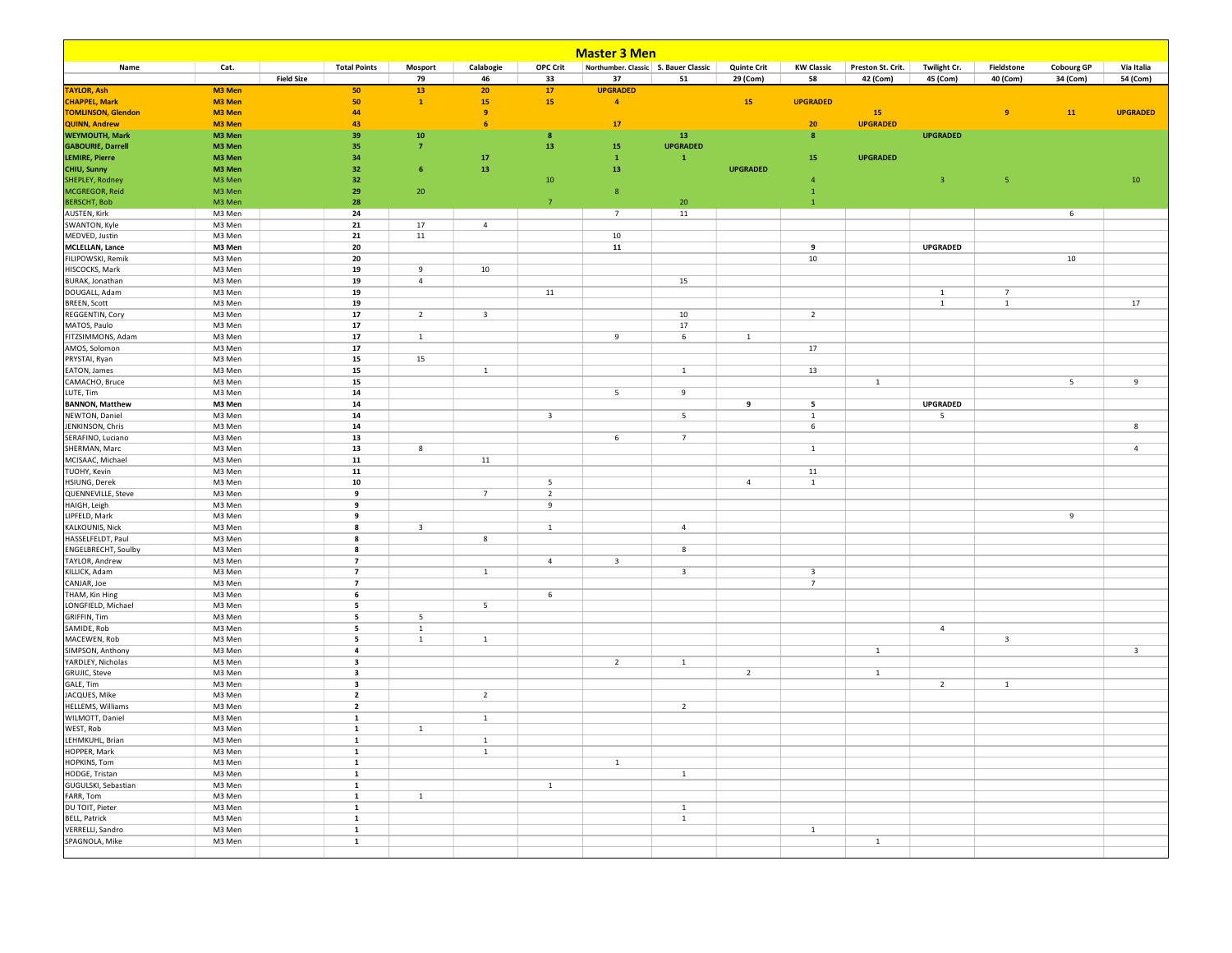|                                                |                  |                   |                                                    |                         |                         |                 | <b>Elite 4 Men</b>                     |                         |                         |                         |                   |                              |                         |                                           |                 |
|------------------------------------------------|------------------|-------------------|----------------------------------------------------|-------------------------|-------------------------|-----------------|----------------------------------------|-------------------------|-------------------------|-------------------------|-------------------|------------------------------|-------------------------|-------------------------------------------|-----------------|
| Name                                           | Cat.             |                   | <b>Total Points</b>                                | Mosport                 | Calabogie               | <b>OPC Crit</b> | Northumber. Classic   S. Bauer Classic |                         | <b>Quinte Crit</b>      | <b>KW Classic</b>       | Preston St. Crit. | Twilight Cr.                 | Fieldstone              | <b>Cobourg GP</b>                         | Via Italia      |
|                                                |                  | <b>Field Size</b> |                                                    | 60                      | 40                      | 27              | 33                                     | 35                      | 29 (Com)                | 32                      | 42 (Com)          | 45 (Com)                     | 40 (Com)                | 34 (Com)                                  | 54 (Com)        |
| <b>JAKLITSCH, Bryan</b>                        | E4 Men           |                   | 48                                                 |                         |                         | $\overline{7}$  |                                        |                         |                         |                         | 11                | 10 <sub>1</sub>              | 20                      | <b>UPGRADED</b>                           |                 |
| GÉLINAS, Brandon                               | E4 Men           |                   | 45                                                 |                         | 6 <sup>°</sup>          |                 |                                        |                         |                         |                         | $\overline{9}$    |                              | 17                      | 13 <sup>°</sup>                           | <b>UPGRADED</b> |
| <b>DELOS REYES, Julius</b>                     | E4 Men           |                   | 45                                                 |                         |                         |                 |                                        |                         | 13                      |                         | 17                |                              |                         | 15 <sub>1</sub>                           | <b>UPGRADED</b> |
| <b>CHUANG, Tyler</b>                           | E4 Men           |                   | 42                                                 | $\overline{\mathbf{8}}$ |                         | $\overline{4}$  | 15                                     |                         |                         | ${\bf 15}$              | <b>UPGRADED</b>   |                              |                         |                                           |                 |
| <b>RISSER, Laurent</b>                         | E4 Men           |                   | 42                                                 |                         |                         |                 | $\overline{4}$                         |                         |                         | $\boldsymbol{8}$        |                   | 15                           | 15                      | <b>UPGRADED</b>                           |                 |
| <b>ROBERTS, Wade</b>                           | E4 Men           |                   | 41                                                 | 11                      | 17                      |                 |                                        |                         |                         | 13                      | <b>UPGRADED</b>   |                              |                         |                                           |                 |
| <b>GUILLEMETTE, Jacques</b>                    | E4 Men           |                   | 41                                                 |                         | 13                      |                 |                                        |                         |                         |                         | $\overline{4}$    | 13                           | 11                      | <b>UPGRADED</b>                           |                 |
| MILLAR, Adam                                   | E4 Men           |                   | 37                                                 |                         |                         |                 |                                        |                         |                         |                         |                   | 20                           |                         | 17 <sup>2</sup>                           | <b>UPGRADED</b> |
| PADEGA, Jack                                   | E4 Men           |                   | 37                                                 | 17                      |                         |                 |                                        |                         |                         |                         |                   |                              |                         |                                           | 20              |
| <b>FISHER, Will</b>                            | E4 Men           |                   | 35                                                 | 15                      | 20                      | <b>UPGRADED</b> |                                        |                         |                         |                         |                   |                              |                         |                                           |                 |
| <b>KIRBY, Stephen</b>                          | E4 Men           |                   | 34                                                 |                         | 11                      |                 | 6                                      | 17                      | <b>UPGRADED</b>         |                         |                   |                              |                         |                                           |                 |
| <b>CARROLL, Derek</b>                          | E4 Men           |                   | 33                                                 | $\mathbf{1}$            |                         |                 | 17                                     | 15                      | <b>UPGRADED</b>         |                         |                   |                              |                         |                                           |                 |
| <b>HORN, Daniel</b>                            | E4 Men           |                   | 33                                                 | -3                      | $\overline{2}$          | $\mathbf{1}$    | $\mathbf{1}$                           | $\overline{7}$          | $\overline{7}$          | -5                      | $\overline{7}$    | <b>UPGRADED</b>              |                         |                                           |                 |
| <b>FROUWS, Ryan</b>                            | E4 Men           |                   | 30                                                 | 20                      |                         | -3              | $\overline{7}$                         | <b>UPGRADED</b>         |                         |                         |                   |                              |                         |                                           |                 |
| <b>HAAGENSEN, Jason</b>                        | E4 Men           |                   | 30                                                 |                         | 10                      |                 | ${\bf 11}$                             | $_{9}$                  | <b>UPGRADED</b>         |                         |                   |                              |                         |                                           |                 |
| <b>SERBIN, Dmitry</b>                          | E4 Men           |                   | 30                                                 | 9<br>$\mathbf{1}$       |                         |                 |                                        | 13<br>6                 |                         |                         |                   | $\overline{\mathbf{8}}$      |                         | <b>UPGRADED</b>                           |                 |
| <b>MCEWAN, Andrew</b>                          | E4 Men           |                   | 29                                                 |                         |                         | $\overline{9}$  | 13                                     |                         | <b>UPGRADED</b>         |                         |                   |                              |                         |                                           |                 |
| O'NEIL, Joshua                                 | E4 Men           |                   | 28                                                 |                         |                         | 11              |                                        |                         |                         | 17                      | <b>UPGRADED</b>   |                              |                         |                                           |                 |
| SPROUL, Alessandro                             | E4 Men<br>E4 Men |                   | 28<br>28                                           |                         |                         |                 |                                        |                         | 11<br>-5.               |                         |                   | ${\bf 17}$<br>$\overline{9}$ | <b>UPGRADED</b>         | <b>UPGRADED</b>                           |                 |
| <b>SEGUIN, Patrick</b><br><b>RIVE, Bennett</b> | E4 Men           |                   | 27                                                 | $\mathbf{1}$            |                         | 15              |                                        | 11                      | <b>UPGRADED</b>         |                         | 10                |                              | $\overline{\mathbf{4}}$ |                                           |                 |
| <b>DOUCET, Peter</b>                           | E4 Men           |                   | 25                                                 | $\mathbf{1}$            | $\boldsymbol{8}$        | $\overline{2}$  | 10                                     |                         |                         | $\mathbf{1}$            | $\overline{3}$    | <b>UPGRADED</b>              |                         |                                           |                 |
| <b>ZHANG, Eric</b>                             | E4 Men           |                   | 25                                                 |                         |                         | 5               |                                        |                         |                         |                         |                   | $\overline{7}$               | 13                      | <b>UPGRADED</b>                           |                 |
| FLANAGAN, Andrew                               | E4 Men           |                   | 23                                                 |                         |                         |                 |                                        | $\overline{\mathbf{3}}$ |                         |                         | 6                 | 6                            |                         | $8\phantom{1}$                            |                 |
| HENEY, Adric                                   | E4 Men           |                   | 21                                                 | 13                      | 5                       |                 | $\overline{\mathbf{3}}$                |                         |                         |                         |                   |                              |                         |                                           |                 |
| FTHENOS, Richard                               | E4 Men           |                   | 20                                                 |                         |                         |                 | $\boldsymbol{8}$                       | 5                       |                         | $\overline{2}$          | 5                 |                              |                         |                                           |                 |
| KYLE, Aaron                                    | E4 Men           |                   | 20                                                 |                         |                         |                 |                                        |                         |                         |                         | 20                |                              |                         |                                           |                 |
| <b>BRERETON, Graham</b>                        | E4 Men           |                   | 19                                                 |                         |                         |                 | $\mathbf{1}$                           | $\mathbf{1}$            |                         | $10\,$                  |                   | $\,$ 1 $\,$                  | 6                       |                                           |                 |
| WAKELIN, Jacob                                 | E4 Men           |                   | 18                                                 |                         |                         |                 | 9                                      | 8                       |                         |                         |                   |                              |                         | $\mathbf{1}$                              |                 |
| KIM, Bohyung                                   | E4 Men           |                   | 17                                                 | $\overline{7}$          |                         |                 |                                        |                         |                         |                         |                   |                              | 10                      |                                           |                 |
| CATTRAL, Colin                                 | E4 Men           |                   | 15                                                 |                         | 15                      |                 |                                        |                         |                         |                         |                   |                              |                         |                                           |                 |
| RICHARDSON, Damon                              | E4 Men           |                   | 15                                                 |                         |                         |                 |                                        | $\overline{2}$          |                         | $11\,$                  |                   | $\mathbf{1}$                 | $1\,$                   |                                           |                 |
| CAMPBELL, Nathan                               | E4 Men           |                   | 13                                                 |                         |                         | 13              |                                        |                         |                         |                         |                   |                              |                         |                                           |                 |
| DOWNS, Matthew                                 | E4 Men           |                   | ${\bf 12}$                                         |                         | $\overline{\mathbf{3}}$ |                 |                                        |                         |                         | 9                       |                   |                              |                         |                                           |                 |
| STEPHENSON, Jeremie                            | E4 Men           |                   | 12                                                 | 5                       | $\mathbf{1}$            |                 |                                        |                         |                         | 6                       |                   |                              |                         |                                           |                 |
| DOWD, Oliver                                   | E4 Men           |                   | 11                                                 | $\mathbf{1}$            |                         |                 |                                        | 10                      |                         |                         |                   |                              |                         |                                           |                 |
| KING, Jeffrey                                  | E4 Men           |                   | 11                                                 | 10                      | $\mathbf{1}$            |                 |                                        |                         |                         |                         |                   |                              |                         |                                           |                 |
| ZADOROJNYI, Vasily                             | E4 Men           |                   | 11                                                 |                         |                         |                 |                                        |                         |                         |                         |                   | 11                           |                         |                                           |                 |
| BENNEWIES, Evan                                | E4 Men           |                   | 10                                                 | 6                       |                         |                 |                                        | $\sqrt{4}$              |                         |                         |                   |                              |                         |                                           |                 |
| MUSIEJ, Marek                                  | E4 Men           |                   | 10                                                 |                         |                         |                 |                                        |                         | $\overline{\mathbf{3}}$ |                         |                   |                              |                         | $\overline{7}$                            |                 |
| SANFORD, Ryan                                  | E4 Men           |                   | 9                                                  |                         | $1\,$                   |                 |                                        | $\overline{1}$          |                         | $\overline{7}$          |                   |                              |                         |                                           |                 |
| WALKER, Daniel                                 | E4 Men           |                   | 9                                                  |                         | 9                       |                 |                                        |                         |                         |                         |                   |                              |                         |                                           |                 |
| CARBERT, Graeme                                | E4 Men           |                   | 9                                                  |                         | $\,$ 1 $\,$             |                 |                                        |                         |                         |                         | $8\phantom{1}$    |                              |                         |                                           |                 |
| SMITH, Jason                                   | E4 Men           |                   | 9                                                  |                         |                         |                 |                                        |                         |                         | $\overline{4}$          | $\overline{2}$    | $\mathbf{1}$                 | $\mathbf{1}$            | $\mathbf{1}$                              |                 |
| WALSH, CP                                      | E4 Men           |                   | 8                                                  |                         |                         |                 |                                        |                         |                         |                         |                   |                              | 8                       |                                           |                 |
| VETTOREL, Jason                                | E4 Men           |                   | $\overline{7}$                                     |                         | $7\overline{ }$         |                 |                                        |                         |                         |                         |                   |                              |                         |                                           |                 |
| BARR, Christopher                              | E4 Men           |                   | 6                                                  | $\overline{4}$          |                         |                 | $\overline{2}$                         |                         |                         |                         |                   |                              |                         |                                           |                 |
| MA, Shaun                                      | E4 Men           |                   | 5                                                  |                         |                         |                 |                                        |                         |                         |                         |                   |                              |                         |                                           | 5               |
| LANCIA, Mark                                   | E4 Men           |                   | 5                                                  |                         |                         |                 | 5                                      |                         |                         |                         |                   |                              |                         |                                           |                 |
| WALL, Taylar                                   | E4 Men           |                   | $\overline{\mathbf{4}}$                            |                         | $\overline{4}$          |                 |                                        |                         |                         |                         |                   |                              |                         |                                           |                 |
| DYAKOB, Boris                                  | E4 Men<br>E4 Men |                   | $\overline{\mathbf{4}}$<br>$\overline{\mathbf{3}}$ |                         |                         |                 |                                        |                         |                         |                         |                   |                              |                         | $\overline{4}$<br>$\overline{\mathbf{3}}$ |                 |
| MINICOLA, Justin<br>LOMBARD, Andrew            | E4 Men           |                   | $\overline{\mathbf{3}}$                            |                         |                         |                 |                                        |                         |                         | $\overline{\mathbf{3}}$ |                   |                              |                         |                                           |                 |
| ROHER, Josiah                                  | E4 Men           |                   | $\overline{\mathbf{3}}$                            |                         |                         |                 |                                        |                         |                         |                         | $1\,$             | $\,$ 1                       | $\overline{1}$          |                                           |                 |
| MACDONALD, Brendan                             | E4 Men           |                   | $\overline{\mathbf{2}}$                            | $\overline{2}$          |                         |                 |                                        |                         |                         |                         |                   |                              |                         |                                           |                 |
| MENEGUZZI, Robert                              | E4 Men           |                   | $\overline{2}$                                     |                         |                         |                 |                                        |                         |                         |                         |                   |                              | $\overline{2}$          |                                           |                 |
| PENALAGAN, Rhys                                | E4 Men           |                   | $\overline{2}$                                     |                         |                         |                 |                                        |                         |                         |                         |                   |                              |                         | $\overline{2}$                            |                 |
| ALLISON, James                                 | E4 Men           |                   | $\mathbf{1}$                                       |                         | $\mathbf{1}$            |                 |                                        |                         |                         |                         |                   |                              |                         |                                           |                 |
| HOULE, Jonathan                                | E4 Men           |                   | $\mathbf{1}$                                       |                         | $\mathbf{1}$            |                 |                                        |                         |                         |                         |                   |                              |                         |                                           |                 |
| SHEPHERD, Ross                                 | E4 Men           |                   | $\mathbf{1}$                                       | $\mathbf{1}$            |                         |                 |                                        |                         |                         |                         |                   |                              |                         |                                           |                 |
| WOO, Chi Chung Janssen                         | E4 Men           |                   | $\mathbf{1}$                                       |                         |                         |                 |                                        |                         |                         | $\mathbf{1}$            |                   |                              |                         |                                           |                 |
|                                                |                  |                   |                                                    |                         |                         |                 |                                        |                         |                         |                         |                   |                              |                         |                                           |                 |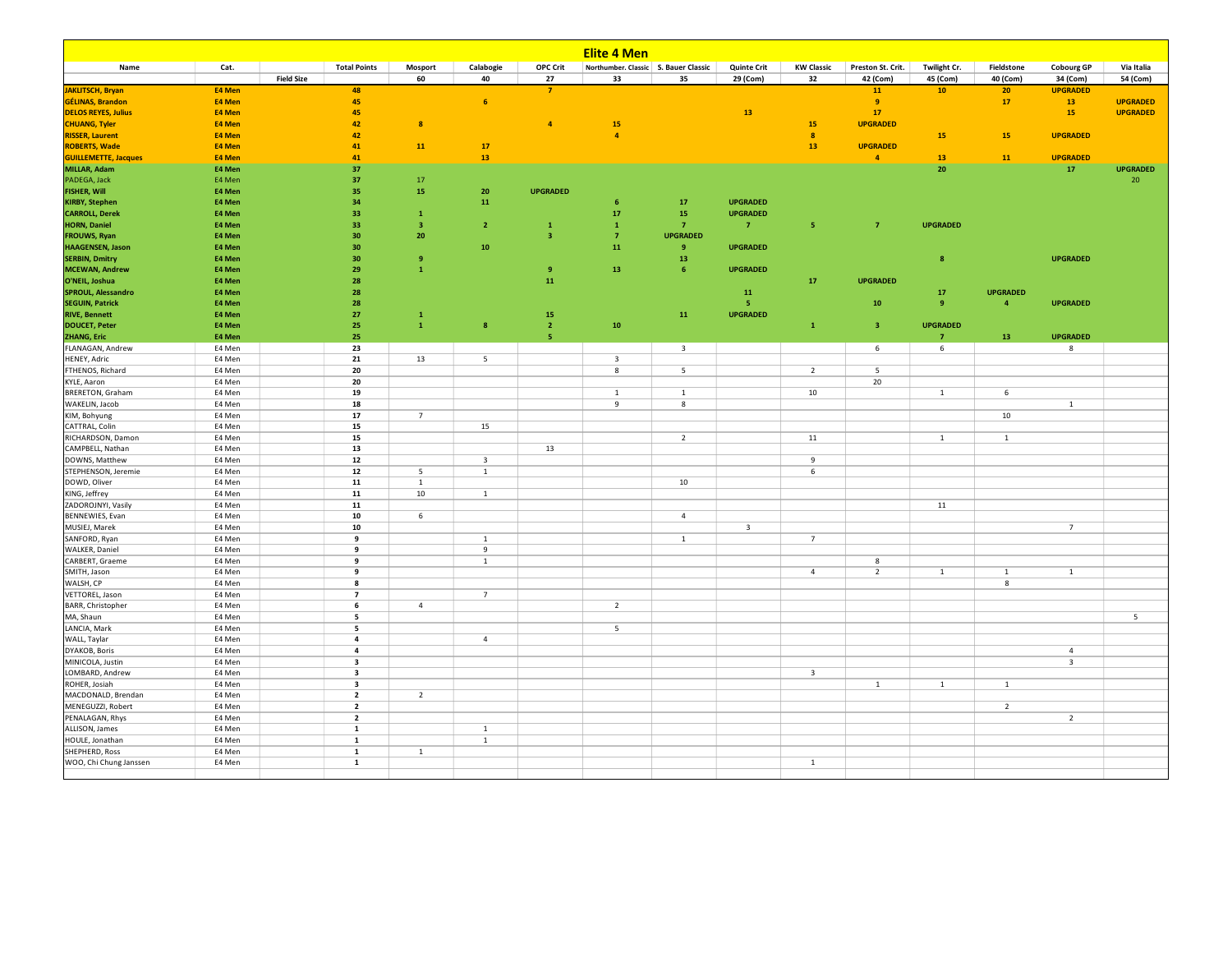| <b>Elite 3 Women</b>                   |                      |                   |                          |                         |                         |                         |                                        |                         |                    |                          |                         |                         |                         |                   |                |
|----------------------------------------|----------------------|-------------------|--------------------------|-------------------------|-------------------------|-------------------------|----------------------------------------|-------------------------|--------------------|--------------------------|-------------------------|-------------------------|-------------------------|-------------------|----------------|
| Name                                   | Cat.                 |                   | <b>Total Points</b>      | Mosport                 | Calabogie               | <b>OPC Crit</b>         | Northumber. Classic   S. Bauer Classic |                         | <b>Quinte Crit</b> | <b>KW Classic</b>        | Preston St. Crit.       | Twilight Cr.            | Fieldstone              | <b>Cobourg GP</b> | Via Italia     |
|                                        |                      | <b>Field Size</b> |                          | 36 (Com)                | 25 (Com)                | 27 (Com)                | 27 (Com)                               | 31 (Com)                | 21 (Com)           | 39 (Com)                 | 14 (Com)                | 31 (Com)                | 29 (Com)                | 18 (Com)          | 29 (Com)       |
| <b>SAUDER, Allison</b>                 | <b>E3 Women</b>      |                   | 51                       | 17                      |                         |                         |                                        | 17                      |                    | $17$                     | <b>UPGRADED</b>         |                         |                         |                   |                |
| <b>KLEIN, Yael</b>                     | <b>E3 Women</b>      |                   | 43                       | 15                      |                         |                         | $\overline{2}$                         | $\overline{\mathbf{3}}$ | 13 <sup>°</sup>    | $\bf{10}$                | <b>UPGRADED</b>         |                         |                         |                   |                |
| SIFTON, Evelyn                         | E3 Women             |                   | 31                       |                         |                         |                         |                                        |                         |                    |                          | $\overline{9}$          | $\overline{2}$          |                         | 13                | 7 <sup>7</sup> |
| <b>MARCHANT, Kristen</b>               | E3 Women             |                   | 24                       |                         |                         | 9                       |                                        | 15                      | <b>UPGRADED</b>    |                          |                         |                         |                         |                   |                |
| EMMS, Laura                            | E3 Women             |                   | 23                       | 13                      |                         |                         |                                        |                         | 5                  | 5                        |                         |                         |                         |                   |                |
| COCHRANE, Lorie                        | E3 Women             |                   | 17                       | $7\overline{ }$         |                         |                         | $5\overline{5}$                        | 5                       |                    |                          |                         |                         |                         |                   |                |
| BENAVENTE-BABACE, Ainara               | E3 Women             |                   | 15<br>15                 |                         | 15                      |                         |                                        |                         | $\overline{4}$     | 11                       |                         |                         |                         |                   |                |
| SURGENOR, Whitney                      | E3 Women             |                   |                          |                         |                         |                         |                                        |                         |                    |                          |                         |                         |                         |                   |                |
| THOMAS, Sue                            | E3 Women             |                   | $14$                     |                         |                         |                         |                                        | 11                      |                    | $\overline{\mathbf{3}}$  |                         |                         |                         |                   |                |
| FORCE, Katherine<br>MILLIGAN, Courtney | E3 Women<br>E3 Women |                   | 12<br>11                 | 3<br>11                 |                         |                         |                                        |                         |                    | 9                        |                         |                         |                         |                   |                |
| SIMMS, Hannah                          | E3 Women             |                   | 9                        | 9                       |                         |                         |                                        |                         |                    |                          |                         |                         |                         |                   |                |
| KUEPFER, Jessica                       | E3 Women             |                   | 8                        |                         |                         | $\overline{4}$          | $\overline{\mathbf{3}}$                |                         |                    | $\mathbf{1}$             |                         |                         |                         |                   |                |
| DARLING, Jessica                       | E3 Women             |                   | $\overline{7}$           |                         |                         |                         |                                        | $\overline{7}$          |                    |                          |                         |                         |                         |                   |                |
| SMITH, Carolyn                         | E3 Women             |                   | 6                        | 5                       |                         |                         |                                        |                         |                    | $\overline{1}$           |                         |                         |                         |                   |                |
| PHILLIP, Rosa                          | E3 Women             |                   | $\overline{\mathbf{4}}$  |                         | $\overline{\mathbf{3}}$ |                         |                                        |                         | $\mathbf 1$        |                          |                         |                         |                         |                   |                |
| FARELL, Julia                          | E3 Women             |                   | $\overline{\mathbf{2}}$  |                         |                         |                         |                                        |                         |                    |                          |                         |                         |                         | $\overline{2}$    |                |
| CLARKE, Laura                          | E3 Women             |                   | $\mathbf{1}$             | $\mathbf 1$             |                         |                         |                                        |                         |                    |                          |                         |                         |                         |                   |                |
|                                        |                      |                   |                          |                         |                         |                         |                                        |                         |                    |                          |                         |                         |                         |                   |                |
|                                        |                      |                   |                          |                         |                         |                         | <b>Elite 3 Men</b>                     |                         |                    |                          |                         |                         |                         |                   |                |
| Name                                   | Cat.                 |                   | <b>Total Points</b>      | Mosport                 | Calabogie               | <b>OPC Crit</b>         | Northumber. Classic S. Bauer Classic   |                         | <b>Quinte Crit</b> | <b>KW Classic</b>        | Preston St. Crit.       | Twilight Cr.            | Fieldstone              | <b>Cobourg GP</b> | Via Italia     |
|                                        |                      | <b>Field Size</b> |                          | 40 (Com)                | 37 (Com)                | 36 (Com)                | 28 (Com)                               | 33 (Com)                | 26 (Com)           | 19                       | 62 (Com)                | 32 (Com)                | 35 (Com)                | 22 (Com)          | 43 (Com)       |
| <b>NEWMAN, Matthew</b>                 | E3 Men               |                   | 35                       |                         |                         | $6\phantom{1}6$         |                                        |                         |                    | $\overline{\mathbf{3}}$  |                         | 10                      | $15$                    |                   |                |
| YEUNG, Hinkel                          | E3 Men               |                   | 35                       |                         |                         |                         |                                        |                         |                    |                          |                         | $\overline{9}$          | 17                      |                   | $\overline{9}$ |
| <b>BRUBACHER, Scott</b>                | E3 Men               |                   | 34                       | $\overline{2}$          | 6 <sub>6</sub>          |                         | 5                                      | 8                       |                    | 13                       | <b>UPGRADED</b>         |                         |                         |                   |                |
| <b>DE RUITER. Darren</b>               | E3 Men               |                   | 31                       | $\mathbf{1}$            |                         | $\overline{\mathbf{8}}$ | $\overline{\mathbf{3}}$                | $\overline{a}$          |                    | 15                       |                         |                         | <b>UPGRADED</b>         |                   |                |
| <b>TRAINI</b> , Enrico                 | E3 Men               |                   | $\bf{31}$                |                         |                         |                         |                                        |                         |                    |                          | $11\,$                  | 17                      | $\overline{1}$          |                   | $\mathbf 2$    |
| <b>KONINGS, Zachary</b>                | E3 Men               |                   | 30                       |                         |                         | $\overline{2}$          |                                        |                         | $\overline{7}$     |                          |                         | $\overline{\mathbf{3}}$ | $\overline{9}$          | $\overline{9}$    |                |
| <b>FARRELL, Patrick</b>                | E3 Men               |                   | 28                       |                         |                         |                         | $\mathbf{2}$                           | $\mathbf{1}$            | 5                  | 11                       | 9                       | <b>UPGRADED</b>         |                         |                   |                |
| <b>KOSZELA, Daniel</b>                 | E3 Men               |                   | 26                       | $\overline{7}$          | $\overline{4}$          |                         |                                        | 15                      |                    |                          |                         |                         |                         |                   |                |
| LANCARIC, Sean                         | E3 Men               |                   | 26                       |                         |                         |                         |                                        |                         |                    |                          |                         | 13                      | 13                      |                   |                |
| <b>HATTON, Chris</b>                   | E3 Men               |                   | 25                       | 15                      | $10\,$                  |                         |                                        |                         |                    |                          |                         |                         |                         |                   |                |
| <b>KENT, Charles</b>                   | E3 Men               |                   | 25                       | 10                      |                         |                         | 15                                     | <b>UPGRADED</b>         |                    |                          |                         |                         |                         |                   |                |
| POLLARD, Dominic                       | E3 Men               |                   | 23                       |                         |                         | $\mathbf{1}$            |                                        |                         |                    |                          | $\overline{4}$          | 11                      | 6                       |                   | $\mathbf{1}$   |
| FAWCETT, Michael                       | E3 Men               |                   | 21                       | $\mathbf{1}$            |                         | $\overline{\mathbf{4}}$ |                                        |                         | 9                  |                          | $\overline{7}$          | <b>UPGRADED</b>         |                         |                   |                |
| MCEWEN, Andrew                         | E3 Men               |                   | 21<br>20                 |                         |                         |                         |                                        | <b>UPGRADED</b>         |                    | $\overline{7}$           | $\overline{\mathbf{3}}$ | 6                       | 5                       |                   |                |
| RAE, Jeremy<br>HAAGENSEN, Jason        | E3 Men<br>E3 Men     |                   | 20                       | 20                      |                         |                         |                                        |                         |                    | 9                        |                         |                         |                         | 11                |                |
| DANIELLS, Robert                       | E3 Men               |                   | 18                       | $\mathbf{1}$            | 17                      |                         |                                        |                         |                    |                          |                         |                         |                         |                   |                |
| JONKER, Ryan                           | E3 Men               |                   | 17                       | 17                      |                         |                         |                                        |                         |                    |                          | <b>UPGRADED</b>         |                         |                         |                   |                |
| FEDOSOV, James                         | E3 Men               |                   | 15                       |                         |                         |                         |                                        |                         |                    |                          |                         | 15                      |                         |                   |                |
| RISSER, Laurent                        | E3 Men               |                   | 15                       |                         |                         |                         |                                        |                         |                    |                          |                         |                         |                         | 15                |                |
| MILLAR, Adam                           | E3 Men               |                   | 15                       |                         |                         |                         |                                        |                         |                    |                          |                         |                         |                         |                   | 15             |
| JONKER, Andrew                         | E3 Men               |                   | 13                       | 13                      |                         |                         |                                        |                         |                    |                          | <b>UPGRADED</b>         |                         |                         |                   |                |
| MCKAY, Cody                            | E3 Men               |                   | 13                       |                         |                         |                         |                                        |                         |                    |                          | 6                       |                         | $\overline{7}$          |                   |                |
| FISHER, Will                           | E3 Men               |                   | 11                       |                         |                         |                         |                                        |                         | 11                 |                          |                         |                         |                         |                   |                |
| EDMUNDS, Andrew                        | E3 Men               |                   | 11                       | $\mathbf{1}$            |                         |                         |                                        | 3                       |                    | $\sqrt{4}$               |                         | $\mathbf{1}$            | $\overline{2}$          |                   |                |
|                                        |                      |                   |                          |                         |                         |                         |                                        |                         |                    |                          | 10                      |                         |                         |                   |                |
| LEBLANC, Samuel                        | E3 Men               |                   | 10                       |                         |                         |                         |                                        |                         |                    |                          |                         |                         |                         |                   |                |
| SEGUIN, Patrick                        | E3 Men               |                   | 10                       |                         |                         |                         |                                        |                         |                    |                          |                         |                         |                         | $\overline{4}$    | 6              |
| O'NEIL, Joshua                         | E3 Men               |                   | 10                       |                         |                         |                         |                                        |                         |                    |                          |                         |                         |                         |                   | 10             |
| WHITE, Conor                           | E3 Men               |                   | 8                        | 8                       |                         |                         |                                        |                         |                    |                          |                         |                         |                         |                   |                |
| WEICHEL, Sam                           | E3 Men               |                   | $\overline{7}$           |                         |                         |                         |                                        | $\overline{7}$          |                    |                          |                         |                         |                         |                   |                |
| DESPATIE, Christian                    | E3 Men               |                   | 5                        | 5                       |                         |                         |                                        |                         |                    |                          |                         |                         |                         |                   |                |
| KLOET, Brian                           | E3 Men               |                   | $\overline{\phantom{a}}$ |                         |                         |                         |                                        |                         |                    | $\overline{\phantom{0}}$ |                         |                         |                         |                   |                |
| HORN, Daniel                           | E3 Men               |                   | 5                        |                         |                         |                         |                                        |                         |                    |                          |                         | $\overline{4}$          | $\mathbf{1}$            |                   |                |
| GUILLEMETTE, Jacques                   | E3 Men               |                   | 5                        |                         |                         |                         |                                        |                         |                    |                          |                         |                         |                         | 5 <sub>1</sub>    |                |
| BAKER, Sean                            | E3 Men               |                   | $\overline{\mathbf{3}}$  | $\overline{\mathbf{3}}$ |                         |                         |                                        |                         |                    |                          |                         |                         |                         |                   |                |
| SPROUL, Alessandro                     | E3 Men               |                   | 3                        |                         |                         |                         |                                        |                         |                    |                          |                         |                         | $\overline{\mathbf{3}}$ |                   |                |
| CARROLL, Derek                         | E3 Men               |                   | $\overline{\mathbf{2}}$  |                         |                         |                         |                                        |                         |                    | $\overline{2}$           |                         |                         |                         |                   |                |
| NICHOLSON, James                       | E3 Men               |                   | $\mathbf{1}$             | $\mathbf{1}$            |                         |                         |                                        |                         |                    |                          |                         |                         |                         |                   |                |
| THERON, Stuart                         | E3 Men               |                   | $\mathbf 1$              |                         | $\mathbf{1}$            |                         |                                        |                         |                    |                          |                         |                         |                         |                   |                |
| EDWARDS, Jordan                        | E3 Men               |                   | $\mathbf{1}$             |                         |                         | $\mathbf{1}$            |                                        |                         |                    |                          |                         |                         |                         |                   |                |
| JAKLITSCH, Bryan                       | E3 Men               |                   | $\mathbf 1$              |                         |                         |                         |                                        |                         |                    |                          |                         |                         |                         |                   | $\mathbf{1}$   |
| KIRBY, Stephen                         | E3 Men               |                   | $\mathbf 1$              |                         |                         |                         |                                        |                         |                    | $\,$ 1                   |                         |                         |                         |                   |                |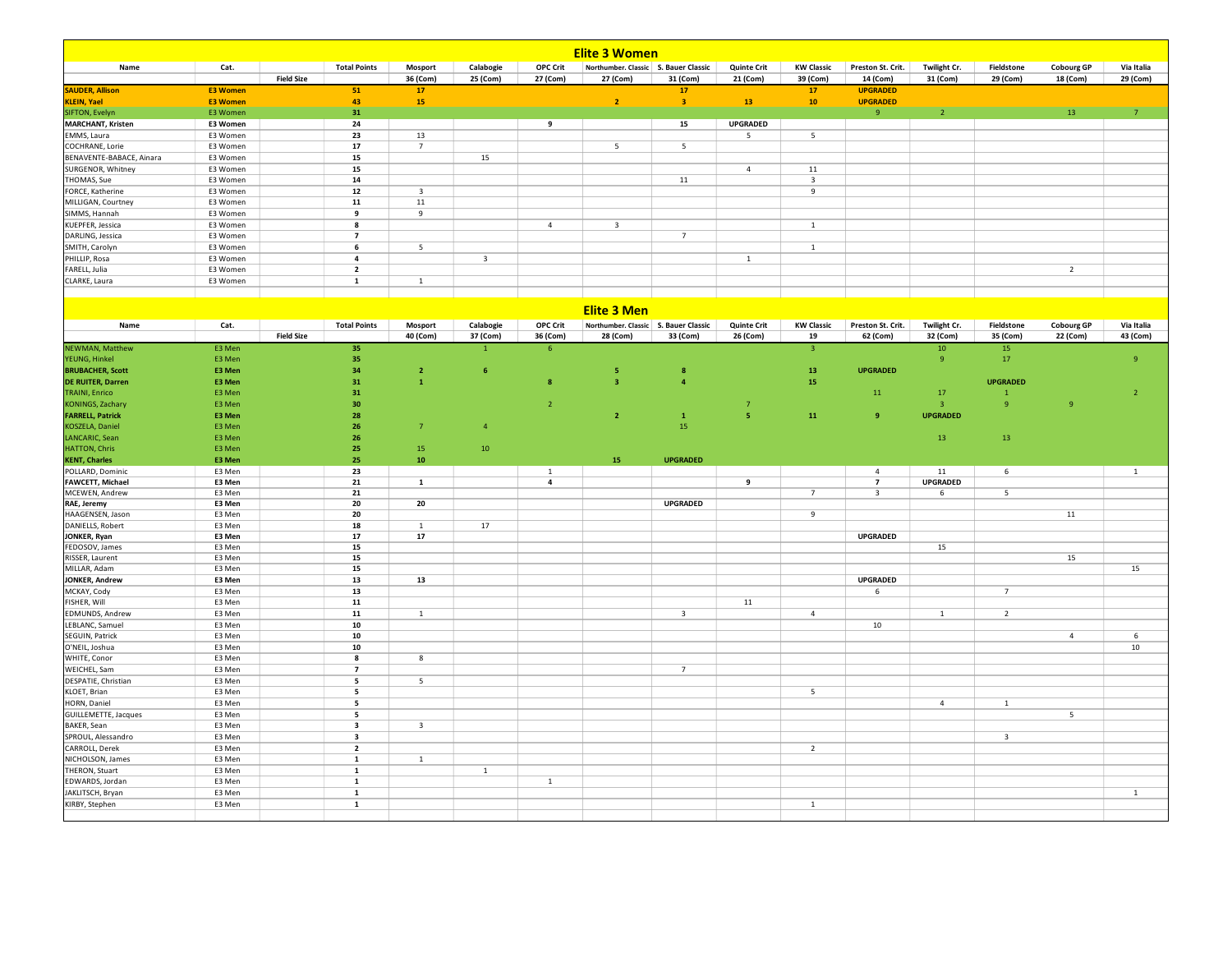| <b>Master 2 Men</b>      |                    |                   |                                  |                         |                         |                         |                                        |                         |                    |                   |                   |                |                |                   |                         |
|--------------------------|--------------------|-------------------|----------------------------------|-------------------------|-------------------------|-------------------------|----------------------------------------|-------------------------|--------------------|-------------------|-------------------|----------------|----------------|-------------------|-------------------------|
| Name                     | Cat.               |                   | <b>Total Points</b>              | Mosport                 | Calabogie               | OPC Crit                | Northumber. Classic   S. Bauer Classic |                         | <b>Quinte Crit</b> | <b>KW Classic</b> | Preston St. Crit. | Twilight Cr.   | Fieldstone     | <b>Cobourg GP</b> | Via Italia              |
|                          |                    | <b>Field Size</b> |                                  | 34                      | 36                      | 22                      | 21                                     | 21                      | 26 (Com)           | 23                | 62 (Com)          | 32 (Com)       | 35 (Com)       | 22 (Com)          | 43 (Com)                |
| <b>SITTLINGTON, Mark</b> | M2 Men             |                   | 51                               | 13                      | 10                      | 15                      | 13                                     | <b>UPGRADED</b>         |                    |                   |                   |                |                |                   |                         |
| <b>HERTEN, Chris</b>     | M <sub>2</sub> Men |                   | 42                               | $\overline{\mathbf{5}}$ |                         |                         | 11                                     | 15                      | $\mathbf{1}$       | $\overline{7}$    |                   |                |                | 3 <sup>°</sup>    | <b>UPGRADED</b>         |
| ZIELINSKI, Maciej        | M <sub>2</sub> Men |                   | 40                               | $\overline{4}$          | 17                      | $\overline{7}$          | $\overline{\mathbf{5}}$                | $\overline{a}$          |                    |                   | $\mathbf{1}$      | $\overline{2}$ |                | <b>UPGRADED</b>   |                         |
| <b>HARTMAN, Chad</b>     | M2 Men             |                   | 40                               | $\mathbf{1}$            |                         | 9                       |                                        |                         |                    | 13                | $\mathbf{1}$      | -5             | 11             | <b>UPGRADED</b>   |                         |
| SHERBONEAU, Mark         | M2 Men             |                   | 37                               | $\overline{9}$          | 11                      |                         | 15                                     |                         |                    |                   |                   |                |                | $\overline{2}$    |                         |
| <b>BECHTEL, Sean</b>     | M2 Men             |                   | 32                               | 17                      |                         |                         |                                        |                         |                    | 15                |                   |                |                |                   |                         |
| MCLEOD, Andrew           | M2 Men             |                   | 30                               | $\,$ 8                  |                         |                         | $\overline{4}$                         | $\overline{9}$          |                    | $\overline{9}$    |                   |                |                |                   |                         |
| LAW, Billy               | M2 Men             |                   | 28                               |                         | 15                      | 13                      |                                        |                         |                    |                   |                   |                |                |                   |                         |
| ZDYB, Sebastian          | M2 Men             |                   | 23                               | 10                      |                         | 5                       |                                        |                         |                    |                   |                   |                |                |                   | 8                       |
| <b>BANNAN, Matt</b>      | M2 Men             |                   | 20                               | 20                      | <b>UPGRADED</b>         |                         |                                        |                         |                    |                   |                   |                |                |                   |                         |
| SIMMS, Kevin             | M2 Men             |                   | 20                               | 15                      |                         |                         |                                        | 5                       |                    |                   |                   |                |                |                   |                         |
| PEREZ, Fred              | M2 Men             |                   | 19                               | 6                       | 13                      |                         |                                        |                         |                    |                   |                   |                |                |                   |                         |
| DOUCET, Craig            | M2 Men             |                   | 18                               | $\,$ 1                  | $\overline{9}$          |                         |                                        | $\overline{7}$          |                    |                   |                   |                |                | $\mathbf{1}$      |                         |
| BROUSSEAU, Frederic      | M2 Men             |                   | 17                               |                         |                         |                         |                                        |                         |                    |                   | 17                |                |                |                   |                         |
| NOVO, Miguel             | M2 Men             |                   | 17                               |                         |                         |                         |                                        |                         |                    |                   |                   | $\overline{7}$ | 10             |                   |                         |
| TRISCHUK, William        | M2 Men             |                   | 16                               |                         |                         |                         |                                        |                         |                    |                   |                   | 8              | 8              |                   |                         |
| HURLEY, Bill             | M2 Men             |                   | 15                               |                         |                         |                         |                                        |                         |                    |                   | 15                |                |                |                   |                         |
| DALLING, Ian             | M2 Men             |                   | 14                               |                         | 6                       |                         |                                        |                         |                    |                   | 8                 |                |                |                   |                         |
| WESTWOOD, Richard        | M2 Men             |                   | 13                               |                         |                         |                         |                                        | 13                      |                    |                   |                   |                |                |                   |                         |
| <b>BEATTIE, Trevor</b>   | M2 Men             |                   | 13                               | $\mathbf{1}$            |                         |                         |                                        | 11                      |                    | $\overline{1}$    |                   |                |                |                   |                         |
| GABOURIE, Darrell        | M2 Men             |                   | 13                               |                         |                         |                         |                                        | $\overline{2}$          |                    | 11                |                   |                |                |                   |                         |
| <b>BROOKS</b> , James    | M2 Men             |                   | 13                               |                         |                         |                         |                                        |                         |                    |                   | 13                |                |                |                   |                         |
| KIRK, Chris              | M2 Men             |                   | 13                               |                         |                         | $\overline{2}$          |                                        |                         |                    |                   |                   | $\mathbf{1}$   |                | 7                 | $\overline{\mathbf{3}}$ |
|                          |                    |                   | 12                               |                         |                         |                         | 9                                      |                         |                    | $\overline{3}$    |                   |                |                |                   |                         |
| SMITH, Sean              | M2 Men             |                   |                                  |                         |                         |                         |                                        |                         |                    |                   |                   |                |                |                   |                         |
| <b>ABOLS, Gesta</b>      | M2 Men             |                   | 11                               | 11                      | <b>UPGRADED</b>         |                         |                                        |                         |                    |                   |                   |                |                |                   |                         |
| KOOPS, Derek             | M2 Men             |                   | 11                               |                         |                         | 11                      |                                        |                         |                    |                   |                   |                |                |                   |                         |
| GIL, Philip              | M2 Men             |                   | 11                               |                         |                         | $\overline{4}$          |                                        | $\mathbf{1}$            |                    |                   | 5                 |                |                |                   | $\mathbf{1}$            |
| BAGNASCO, Fernando       | M2 Men             |                   | 8                                |                         | 8                       |                         |                                        |                         |                    |                   |                   |                |                |                   |                         |
| FARGO, Brent             | M2 Men             |                   | 8                                |                         |                         |                         | $\overline{\mathbf{3}}$                |                         |                    | $5\phantom{.0}$   |                   |                |                |                   |                         |
| CHARLES, David           | M2 Men             |                   | 8                                |                         | $7\overline{ }$         |                         |                                        |                         |                    |                   | $\,$ 1 $\,$       |                |                |                   |                         |
| RICHARDS, Doug           | M2 Men             |                   | $\overline{7}$<br>$\overline{z}$ |                         |                         |                         | $7\overline{ }$                        |                         |                    |                   |                   |                |                |                   |                         |
| SMIT, Tristan            | M2 Men             |                   |                                  | $\overline{7}$          |                         |                         |                                        |                         |                    |                   |                   |                |                |                   |                         |
| TREMBLAY, Stephane       | M2 Men             |                   | 5                                |                         | 5                       |                         |                                        |                         |                    |                   |                   |                |                |                   |                         |
| AGELLON, Noel            | M2 Men             |                   | 5                                |                         |                         |                         | $\overline{2}$                         | $\overline{\mathbf{3}}$ |                    |                   |                   |                |                |                   |                         |
| MARTEL, Laurent          | M2 Men             |                   | $\overline{4}$                   |                         | $\overline{4}$          |                         |                                        |                         |                    |                   |                   |                |                |                   |                         |
| WHELLER, Jeff            | M2 Men             |                   | $\overline{4}$                   | $\overline{2}$          |                         |                         |                                        |                         |                    | $\overline{2}$    |                   |                |                |                   |                         |
| <b>WELDON, Scott</b>     | M2 Men             |                   | $\overline{\mathbf{4}}$          |                         |                         |                         |                                        |                         |                    | $\overline{4}$    |                   |                |                |                   |                         |
| FRONER, Richard          | M2 Men             |                   | $\overline{a}$                   |                         |                         |                         |                                        |                         |                    |                   |                   |                | $\overline{4}$ |                   |                         |
| BOTTERELL, Andrew        | M2 Men             |                   | $\overline{\mathbf{3}}$          |                         |                         | $\overline{\mathbf{3}}$ |                                        |                         |                    |                   |                   |                |                |                   |                         |
| DAINTY, William          | M2 Men             |                   | 3                                | $\overline{\mathbf{3}}$ |                         |                         |                                        |                         |                    |                   |                   |                |                |                   |                         |
| ST-PIERRE, Martin        | M2 Men             |                   | $\overline{\mathbf{3}}$          |                         | $\overline{\mathbf{3}}$ |                         |                                        |                         |                    |                   |                   |                |                |                   |                         |
| LAMBERT, Jay             | M2 Men             |                   | $\overline{2}$                   |                         | $\overline{2}$          |                         |                                        |                         |                    |                   |                   |                |                |                   |                         |
| NEAL, Jim                | M2 Men             |                   | $\overline{2}$                   | <sup>1</sup>            | $\mathbf{1}$            |                         |                                        |                         |                    |                   |                   |                |                |                   |                         |
| AVERY, Mike              | M2 Men             |                   | $\mathbf{1}$                     | $\overline{1}$          |                         |                         |                                        |                         |                    |                   |                   |                |                |                   |                         |
| JODOIN, Richard          | M2 Men             |                   | $\mathbf{1}$                     |                         | $\overline{1}$          |                         |                                        |                         |                    |                   |                   |                |                |                   |                         |
| SPRINGALL, Rolie         | M2 Men             |                   | 1                                |                         |                         | $\mathbf{1}$            |                                        |                         |                    |                   |                   |                |                |                   |                         |
| THOMAS, Roy              | M2 Men             |                   | 1                                | $\mathbf{1}$            |                         |                         |                                        |                         |                    |                   |                   |                |                |                   |                         |
| HISCOCKS, Mark           | M2 Men             |                   | $\mathbf{1}$                     |                         |                         |                         |                                        |                         |                    |                   | $\mathbf{1}$      |                |                |                   |                         |
| ORANGE, Robert           | M2 Men             |                   | $\mathbf{1}$                     |                         |                         |                         |                                        |                         |                    |                   | $\mathbf{1}$      |                |                |                   |                         |
| HO, Pak                  | M2 Men             |                   | $\mathbf{1}$                     |                         |                         |                         |                                        |                         |                    |                   |                   |                |                |                   | $\overline{1}$          |
|                          | M2 Men             |                   | $\mathbf 0$                      |                         |                         |                         |                                        |                         |                    |                   |                   |                |                |                   |                         |
|                          | M2 Men             |                   | $\mathbf 0$                      |                         |                         |                         |                                        |                         |                    |                   |                   |                |                |                   |                         |
|                          | M2 Men             |                   | $\mathbf 0$                      |                         |                         |                         |                                        |                         |                    |                   |                   |                |                |                   |                         |
|                          | M2 Men             |                   | $\mathbf 0$                      |                         |                         |                         |                                        |                         |                    |                   |                   |                |                |                   |                         |
|                          |                    |                   |                                  |                         |                         |                         |                                        |                         |                    |                   |                   |                |                |                   |                         |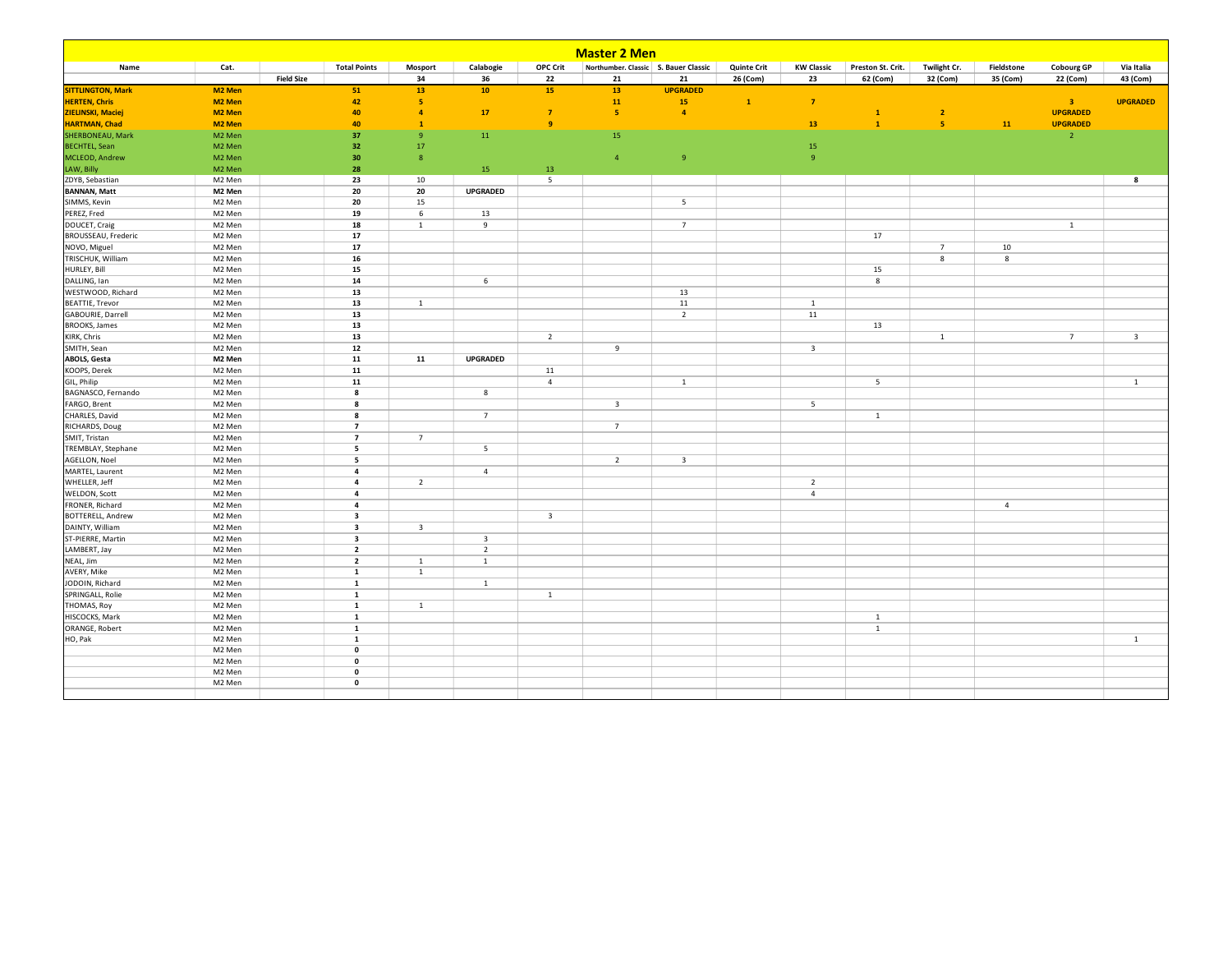| Elite 1/2 Women          |          |                   |                         |                         |                         |                         |                                        |                         |                    |                         |                         |                         |                         |                   |                |
|--------------------------|----------|-------------------|-------------------------|-------------------------|-------------------------|-------------------------|----------------------------------------|-------------------------|--------------------|-------------------------|-------------------------|-------------------------|-------------------------|-------------------|----------------|
| Name                     | Cat.     |                   | <b>Total Points</b>     | Mosport                 | Calabogie               | OPC Crit                | Northumber. Classic   S. Bauer Classic |                         | <b>Quinte Crit</b> | <b>KW Classic</b>       | Preston St. Crit.       | Twilight Cr.            | Fieldstone              | <b>Cobourg GP</b> | Via Italia     |
|                          |          | <b>Field Size</b> |                         | 23                      | 18                      | 17                      | 14                                     | 19                      | 21 (Com)           | 28 (Com)                | 18                      | 31 (Com)                | 29 (Com)                | 18 (Com)          | 29 (Com)       |
| RAUWERDA, Kaitlyn        | E2 Women |                   | 76                      |                         | 15                      | $\overline{7}$          | $11$                                   | 11                      |                    | 13                      |                         | 15                      | $\overline{4}$          |                   |                |
| SPRUYT, Joyce            | E1 Women |                   | 74                      | 13                      |                         | 15                      |                                        | 9                       |                    | $\overline{4}$          |                         | $\overline{7}$          | 11                      |                   | 15             |
| FLYNN, Emily             | E1 Women |                   | 46                      |                         |                         |                         |                                        |                         |                    |                         | 9                       | 13                      | 15                      |                   | 9              |
| <b>LENTINI, Nicole</b>   | E2 Women |                   | 43                      | $\overline{2}$          | 11                      |                         | $\overline{7}$                         | 4 <sup>1</sup>          | 7 <sup>7</sup>     | $\overline{\mathbf{3}}$ |                         |                         |                         | 9                 |                |
| GILGEN, Jamie            | E1 Women |                   | 37                      |                         |                         | 13                      |                                        |                         |                    |                         |                         | 11                      | 9                       |                   | $\overline{4}$ |
| FOREMAN-MACKEY, Annie    | E1 Women |                   | 30                      |                         |                         |                         |                                        |                         |                    | 15                      | 15                      |                         |                         |                   |                |
| <b>BROUWER, Miriam</b>   | E1 Women |                   | 30                      |                         |                         |                         |                                        |                         |                    | 11                      | 13                      | $\overline{4}$          | $\overline{2}$          |                   |                |
| VAN GILDER, Laura        | E1 Women |                   | 30                      |                         |                         |                         |                                        |                         |                    |                         |                         | 17                      | 13                      |                   |                |
| BERNARD, Sophie          | E1 Women |                   | 30                      |                         |                         |                         |                                        |                         |                    |                         | 5                       | 9                       | $\overline{1}$          | 15                |                |
| MARCOLINI, Emily         | E1 Women |                   | 26                      | 11                      |                         |                         |                                        | $\overline{\mathbf{3}}$ |                    | $\overline{7}$          |                         | 5                       |                         |                   |                |
| DESYLVA, Aubrie          | E2 Women |                   | 21                      |                         | 5                       | $\mathbf{1}$            |                                        |                         | 15                 |                         |                         |                         |                         |                   |                |
| <b>BLAIR, Rachel</b>     | E2 Women |                   | 17                      | $\overline{7}$          | 9                       |                         |                                        |                         |                    |                         |                         |                         |                         | $\mathbf{1}$      |                |
| BOURBEAU, Luce           | E1 Women |                   | 15                      | 15                      |                         |                         |                                        |                         |                    |                         |                         |                         |                         |                   |                |
| WEST, Ruby               | E2 Women |                   | 15                      |                         |                         |                         |                                        |                         |                    |                         |                         | 8                       | $\overline{7}$          |                   |                |
| HECKMAN, Kate            | E1 Women |                   | 15                      |                         | $\overline{2}$          |                         |                                        |                         |                    |                         | $\overline{2}$          |                         |                         | 11                |                |
| MESSIER, Jill            | E2 Women |                   | 13                      |                         | 13                      |                         |                                        |                         |                    |                         |                         |                         |                         |                   |                |
| SAUDER, Allison          | E2 Women |                   | 13                      |                         |                         |                         |                                        |                         |                    |                         |                         | 10                      | $\overline{\mathbf{3}}$ |                   |                |
| ZUNIC, Heather           | E2 Women |                   | 11                      |                         |                         | 11                      |                                        |                         |                    |                         |                         |                         |                         |                   |                |
| SFERRAZZA, Lindsay       | E2 Women |                   | 11                      |                         |                         |                         | 9                                      | $\overline{2}$          |                    |                         |                         |                         |                         |                   |                |
| <b>BONHOMME</b> , Ariane | E1 Women |                   | 11                      |                         |                         |                         |                                        |                         |                    |                         | 11                      |                         |                         |                   |                |
| PALMER-KOMAR, Susan      | E1 Women |                   | 11                      |                         |                         |                         |                                        | 5                       |                    |                         |                         | 6                       |                         |                   |                |
| SINTAL, Valina           | E1 Women |                   | 10                      | $\overline{\mathbf{3}}$ |                         | $\overline{\mathbf{3}}$ | $\overline{\mathbf{3}}$                | <sup>1</sup>            |                    |                         |                         |                         |                         |                   |                |
| <b>BARSON, Ashley</b>    | E1 Women |                   | $\overline{9}$          | 9                       |                         |                         |                                        |                         |                    |                         |                         |                         |                         |                   |                |
| KRASNOZON, Amie          | E2 Women |                   | 9                       |                         |                         |                         |                                        | $\overline{7}$          |                    | $\overline{2}$          |                         |                         |                         |                   |                |
| JACKSON, Jenn            | E2 Women |                   | 9                       |                         |                         |                         |                                        |                         |                    | 9                       |                         |                         |                         |                   |                |
| <b>BROWN, Suzie</b>      | E1 Women |                   | 8                       | 5                       |                         |                         |                                        |                         |                    |                         |                         | $\overline{\mathbf{3}}$ |                         |                   |                |
| KRIARAKIS, Kassandra     | E2 Women |                   | $\overline{z}$          |                         | $\overline{7}$          |                         |                                        |                         |                    |                         |                         |                         |                         |                   |                |
| GEORGE, Jennifer         | E1 Women |                   | $\overline{z}$          |                         |                         |                         |                                        |                         |                    |                         | $\overline{7}$          |                         |                         |                   |                |
| MCCRACKEN, Molly         | E2 Women |                   | 6                       |                         | $\overline{4}$          | $\overline{2}$          |                                        |                         |                    |                         |                         |                         |                         |                   |                |
| MOOTE, Candice           | E1 Women |                   | 5                       |                         |                         | -5                      |                                        |                         |                    |                         |                         |                         |                         |                   |                |
| ELLIOTT, Andrea          | E2 Women |                   | 5                       |                         |                         |                         | 5                                      |                         |                    |                         |                         |                         |                         |                   |                |
| AGGERWAL, Jasmin         | E2 Women |                   | 5                       |                         |                         |                         |                                        |                         |                    | 5                       |                         |                         |                         |                   |                |
| ALLAN, Paolina           | E2 Women |                   | $\overline{a}$          | $\overline{4}$          |                         |                         |                                        |                         |                    |                         |                         |                         |                         |                   |                |
| MAUSSER, Amy             | E2 Women |                   | $\overline{a}$          |                         |                         | $\overline{4}$          |                                        |                         |                    |                         |                         |                         |                         |                   |                |
| GIBSON, Kinley           | E1 Women |                   | $\overline{a}$          |                         |                         |                         |                                        |                         |                    |                         | $\overline{4}$          |                         |                         |                   |                |
| MAYRAND, Isabelle        | E2 Women |                   | $\overline{\mathbf{3}}$ |                         | $\overline{\mathbf{3}}$ |                         |                                        |                         |                    |                         |                         |                         |                         |                   |                |
| SMITH, Kate              | E1 Women |                   | 3                       |                         |                         |                         |                                        |                         |                    |                         | $\overline{\mathbf{3}}$ |                         |                         |                   |                |
| ELLIOTT, Sarah           | E2 Women |                   | $\overline{2}$          | $\mathbf{1}$            | $\mathbf{1}$            |                         |                                        |                         |                    |                         |                         |                         |                         |                   |                |
| MARCHANT, Kristen        | E2 Women |                   | $\mathbf{1}$            |                         |                         |                         |                                        |                         |                    | 1                       |                         |                         |                         |                   |                |
| <b>BRUNEAU, Amelie</b>   | E1 Women |                   | $\mathbf{1}$            |                         |                         |                         |                                        |                         |                    |                         | $\mathbf{1}$            |                         |                         |                   |                |
|                          |          |                   |                         |                         |                         |                         |                                        |                         |                    |                         |                         |                         |                         |                   |                |